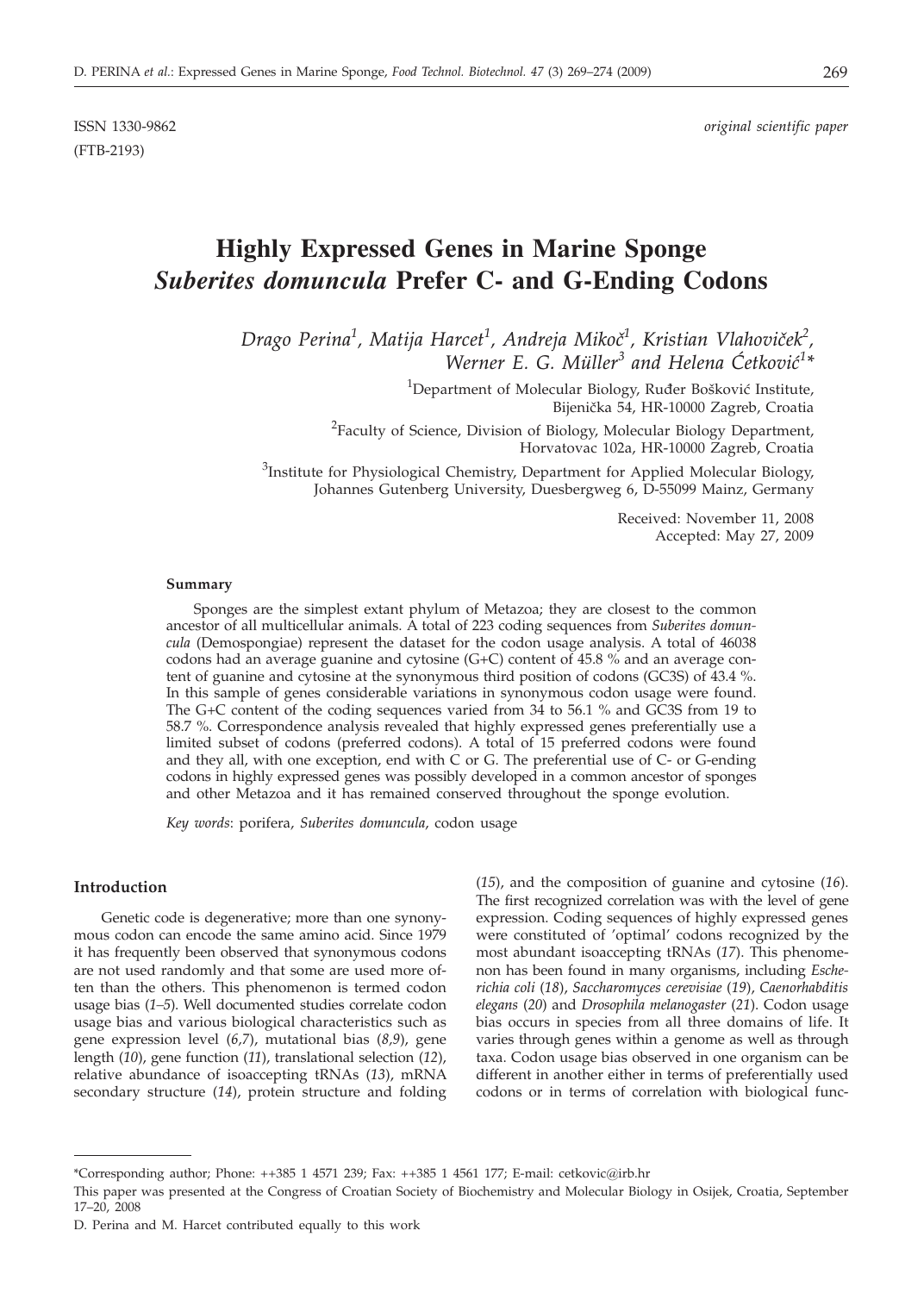tions, or both. In multicellular eukaryotes this applies even to different tissues which may have different isoaccepting tRNA pools adjusted specifically to maximize the production of particular protein (*22*). Codon usage bias may also vary in different developmental stages (*23*). In organisms with extremely high adenine and thymine (A+T) or guanine and cytosine (G+C) content (*24*), mutation bias seems to be the most important factor involved in codon usage bias. Similar was found in human genes. Synonymous codon usage depends on genomic G+C content of the region where gene is located and appears not to be related to the level of gene expression (*16*). In some plants, it was observed that translational selection at silent sites and gene function affect codon usage the most (*25*).

Sponges (Porifera) are the simplest Metazoa, and probably the earliest branching metazoan phylum (*26*). They do not have true tissues and organs, and lead a sessile lifestyle. In many aspects of their molecular biology, such as genome size, gene content and intron positions, sponges probably reflect the situation in a metazoan ancestor (Urmetazoa). Until now, there has been very little information about codon usage in sponges. The only published research was done on a relatively small number of *Geodia cydonium* genes (39 sequences) and without the expression level data (*27*). G+C content in sponge genomes is relatively low: 43.9 % in *G. cydonium* and 39.6 % in *S. domuncula* (*28*). In this paper synonymous codon usage is analysed on a set of highly and lowly expressed *S. domuncula* genes.

#### **Materials and Methods**

A sample of 223 coding sequences of *S. domuncula* was collected for analysis of synonymous codon usage. Construction of *S. domuncula* EST (expressed sequence tag) database had been described earlier (*29,30*). In order to estimate transcription/expression levels of sponge genes, approx. 13 000 randomly sequenced ESTs were assembled into 4646 unique cDNAs using CAP3 sequence assembly program (*31*). From the pool of assembled *S. domuncula* ESTs, sequences of 38 most abundant transcripts, *i.e.* 'contigs' consisting of no less than 25 sequences were chosen. Those contigs comprised 9312 codons in total and included sequences coding for sponge homologues of 18 ribosomal proteins, natterin, gelsolin, cyclophilin, ferritin, Ube1c, profilin, porin 31HM, α1-tubulin, serum response factor, actin, Y-box-binding protein 1, tubulin, thioredoxin, coactosin, annexin, HNRPDL protein, Col protein, PBEF-1, cofilin and 1-cysPrx. These proteins have known functions (mostly ribosomal and structural) and are widespread throughout the eukaryote domain. From the same pool, 51 sequences ('singlets') found only in one copy were collected with 8798 codons. For the reasons of brevity, these sequences are not listed and the list is available from the authors on request. In order to identify selected sponge sequence homologies, BlastX was used to search a database consisting of all proteins from six model organisms with complete genome sequences: cnidaria *Nematostella vectensis* – starlet sea anemone, nematode *Caenorhabditis elegans* – roundworm*,* arthropode *Drosophila melanogaster* – fruit fly*,* echinodermate *Strongylocentrotus purpuratus* – purple sea urchin*,*

urochordate *Ciona intestinalis –* sea squirt and vertebrate *Homo sapiens* – human. *S. domuncula* EST database is available at Sponge Base (*32*). Also, 44 cDNAs coding for the Ras family proteins (*29*) and 58 sequences coding for ribosomal proteins were used (*30*). Additionally, 32 well defined sequences from NCBI were added to our pool: coding sequences for LAGL protein (accession number AJ250580), vacuolar proton pump protein (AJ297976), apoptosis MA3 (Y15421), ethylene responsive receptor ERR (Y19159), BHP1 protein (Y19158), L27 protein (AY857441), sorcin (AM040448), ISG12 protein (BN000244), AdaPTin-1 protein (AJ699167), lysozyme (AJ699166), macrophage expressed protein (AJ890501), LPS-binding protein (AJ890500), Toll-like receptor adapter protein (AJ890499), nonmuscle myosin II regulatory light chain (AJ784435), leucine zipper and ICAT homologous protein (AJ784432), glycogen synthase kinase 3 (AJ784431), TCF/LEF transcription factor (AJ784430), arginine kinase (AJ744770), cortactin (Y18860), allograft inflammatory factor-1 (Y18439),  $\delta$ -aminolevulinic acid dehydratase (AJ575745), retinoid X receptor (AJ517420), noggin-1 (AJ535747), SNO protein (AJ277954), c-jun N-terminal kinase (AJ291511), Myol protein (AJ252240), nucleoside diphosphate kinase Nm23-SD1 (AY764256), defender against cell death 1-like molecule (AJ632073), Fas apoptotic inhibitory-related molecule (AJ632072), apoptosis-  $-$ linked protein 2 (AJ632071), (1,3)- $\beta$ -D-glucan binding protein (AJ606470), and epidermal growth factor precursor (AJ606469). Sequences shorter than 100 amino acids were not included into analysis unless they were complete. The longest coding sequence had 714 codons. The total number of codons was 46038 (not including STOP codons).

CODONW program was used for synonymous codon usage analysis (*33*). This program counts the number of codons used in genes and calculates other codon usage indices. RSCU (relative synonymous codon usage) is a value that indicates codon usage bias or random usage; it is the frequency of a particular codon divided by the frequency of synonymous codons, presuming that all synonymous codons are used equally. GC3S is a fraction of codons in a gene which has either a guanine or cytosine at the third codon position.  $N_c$  is effective number of codons, a simple measure of overall codon bias, which varies from 20 (extreme bias) to 61 (lack of bias). Fgc is G+C content of a gene. Fop is the frequency of optimal codons used in a gene, the ratio of optimal codons to synonymous codons. This value is always between 0, which indicates no usage of optimal codon, and 1, which indicates that only optimal codons are used. COA (correspondence analysis) is a multivariate statistical approach in codon usage analysis. This method plots genes according to their synonymous codon usage in a multi-dimensional space and identifies major trends as axes which account for the largest fractions of codon usage variation among genes.

### **Results and Discussion**

Overall codon usage of 223 *S. domuncula* genes with total of 46038 codons is presented in Table 1. The average G+C content of genes used in the analyses was 45.8 % and the average GC3S was 43.4 %. Higher frequencies of C- and/or G-ending codons are found only in six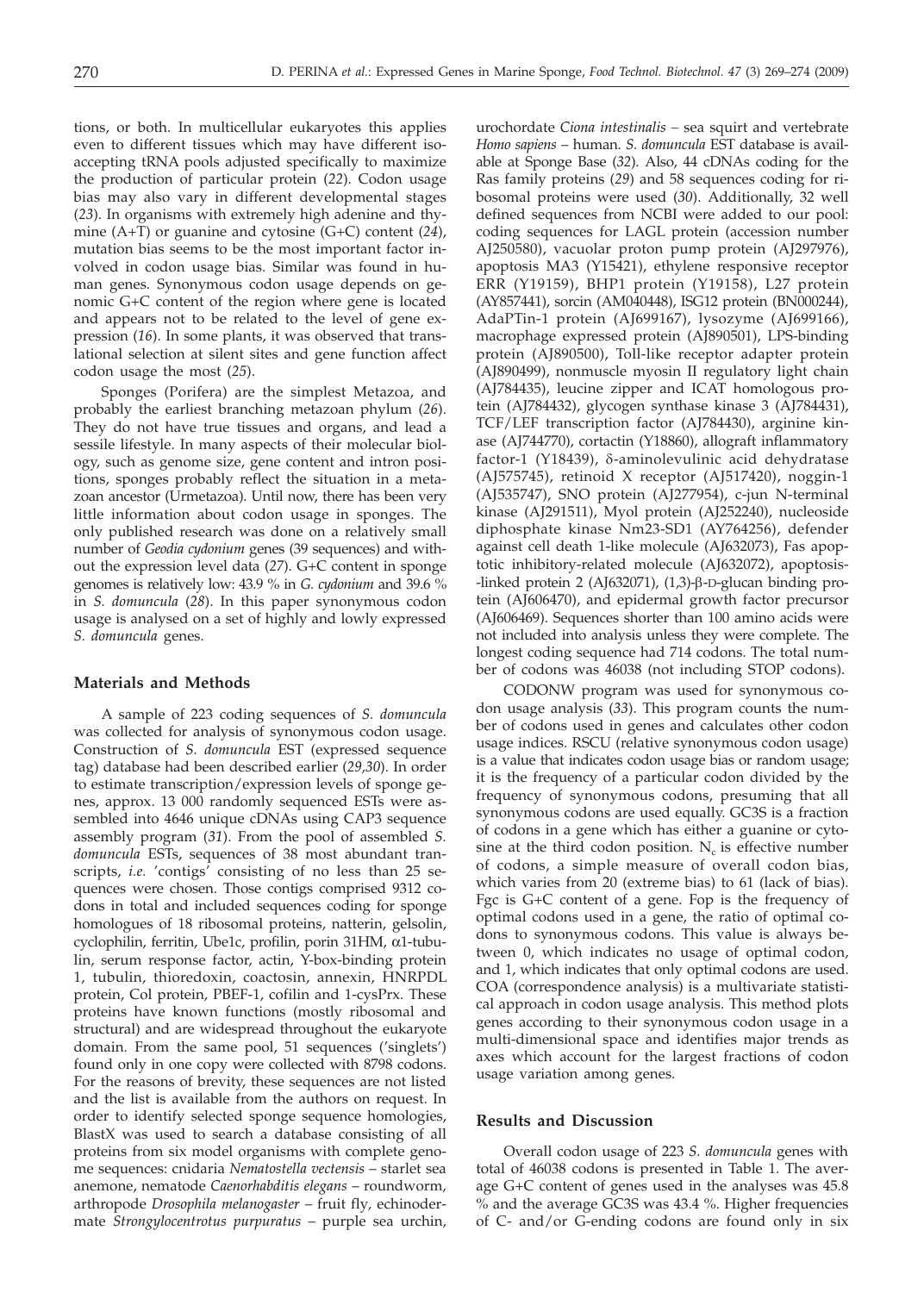|            |            | N    | <b>RSCU</b> |     |            | N    | <b>RSCU</b> |            |            | N                        | <b>RSCU</b> |           |            | N    | <b>RSCU</b> |
|------------|------------|------|-------------|-----|------------|------|-------------|------------|------------|--------------------------|-------------|-----------|------------|------|-------------|
|            |            |      |             |     |            |      |             |            |            |                          |             |           |            |      |             |
| Phe        | <b>UUU</b> | 999  | 1.12        | Ser | <b>UCU</b> | 790  | 1.53        | Tyr        | UAU        | 689                      | 0.92        | Cys       | <b>UGU</b> | 558  | 1.37        |
|            | <b>UUC</b> | 784  | 0.88        |     | <b>UCC</b> | 396  | 0.77        |            | <b>UAC</b> | 817                      | 1.08        |           | <b>UGC</b> | 256  | 0.63        |
| Leu        | <b>UUA</b> | 321  | 0.53        |     | <b>UCA</b> | 654  | 1.27        |            | TER UAA    |                          |             |           | TER UGA    |      |             |
|            | <b>UUG</b> | 673  | 1.10        |     | <b>UCG</b> | 194  | 0.38        |            | <b>UAG</b> | $\overline{\phantom{a}}$ |             | Trp       | <b>UGG</b> | 488  | 1.00        |
|            | <b>CUU</b> | 723  | 1.19        | Pro | <b>CCU</b> | 699  | 1.47        | <b>His</b> | CAU        | 499                      | 0.99        | Arg       | <b>CGU</b> | 643  | 1.32        |
|            | <b>CUC</b> | 771  | 1.27        |     | CCC        | 350  | 0.74        |            | CAC        | 505                      | 1.01        |           | CGC        | 214  | 0.44        |
|            | <b>CUA</b> | 483  | 0.79        |     | <b>CCA</b> | 736  | 1.55        | Gln        | CAA        | 975                      | 1.03        |           | <b>CGA</b> | 362  | 0.74        |
|            | <b>CUG</b> | 685  | 1.12        |     | <b>CCG</b> | 116  | 0.24        |            | CAG        | 920                      | 0.97        |           | CGG        | 96   | 0.20        |
| <b>Ile</b> | AUU        | 1039 | 1.29        | Thr | ACU        | 904  | 1.33        |            | Asn AAU    | 829                      | 0.92        | Ser       | AGU        | 680  | 1.32        |
|            | <b>AUC</b> | 928  | 1.15        |     | <b>ACC</b> | 613  | 0.90        |            | AAC        | 967                      | 1.08        |           | AGC        | 382  | 0.74        |
|            | <b>AUA</b> | 454  | 0.56        |     | <b>ACA</b> | 980  | 1.44        | Lys        | AAA        | 1509                     | 0.82        | Arg       | AGA        | 1031 | 2.12        |
| Met        | <b>AUG</b> | 1142 | 1.00        |     | ACG        | 232  | 0.34        |            | AAG        | 2189                     | 1.18        |           | AGG        | 574  | 1.18        |
| Val        | <b>GUU</b> | 922  | 1.12        | Ala | GCU        | 1375 | 1.77        |            | Asp GAU    | 1322                     | 1.00        | $\rm Glv$ | GGU        | 1130 | 1.34        |
|            | <b>GUC</b> | 792  | 0.96        |     | GCC        | 796  | 1.02        |            | GAC        | 1321                     | 1.00        |           | GGC        | 590  | 0.70        |
|            | <b>GUA</b> | 589  | 0.72        |     | <b>GCA</b> | 823  | 1.06        | Glu        | GAA        | 1238                     | 0.90        |           | <b>GGA</b> | 1197 | 1.42        |
|            | <b>GUG</b> | 992  | 1.20        |     | GCG        | 119  | 0.15        |            | GAG        | 1517                     | 1.10        |           | GGG        | 466  | 0.55        |

Table 1. Overall codon usage in 223 *S. domuncula* genes

*N* – number of codons, RSCU – relative synonymous codon usage

amino acids (Leu, Val, Tyr, Lys, Asn and Glu), while in two amino acids (His and Asp), C- and U-ending codons are used almost equally. In this dataset, NCG type of codons is used significantly less. Due to the randomness of EST sequencing process, the number of sequences in contigs reflects the abundance of different mRNAs in sponge 'tissue'. Although mRNA abundance is not always entirely correlated with translation level and protein abundance, in our dataset this correlation is most likely present. The most abundant sponge mRNAs (those found as contigs with high number of sequences) encode proteins that are universally known to be highly expressed, such as ribosomal proteins, collagen, actin and other structural proteins. On the other hand, most mRNAs found as singlets encode different regulatory proteins.

The G+C values of coding sequences varied from 34 to 56.1 %. Actin, found as contig consisting of 86 sequences, had the highest GC3S value, 58.7 %. Ferritin (56.7 %), found as contig consisting of 234 sequences and ribosomal proteins L27 (57.4 %) and S20 (56.6 %) had values close to this one. CD63 antigen (melanoma antigen), found as singlet, had the lowest GC3S value (only 19 %). The next lowest GC3S values were observed in SdRab-like 1 protein (29.9 %), SdRab21-like protein (32.5 %), glycosylasparaginase (32.2 %), and amyloid beta precursor member 1 protein (32.9 %), all found as singlets, but, surprisingly, also in collagen as contig of 47 sequences (26.1 %). Cysteine-rich heart protein showed the most extreme codon usage bias; its  $N_c$  value was 35. Values lower than 40 were observed in CD63 antigen (melanoma 1 antigen) and skd/vacuolar sorting protein found as singlets, but also in ribosomal proteins L37 and S21.  $N_c$  plot, where N<sub>c</sub> values are plotted against GC3S values, are shown in Fig. 1. Continuous curve represents the expected relation between GC3S and  $N_c$  values if codons are used randomly. It is interesting to note that the majority of the points are positioned well bellow the expected curve. This is an indication of codon usage bias. Genes found



Fig. 1.  $N_c$  plot of 223 *S. domuncula* genes.  $N_c$  values are plotted against the GC3S values. Contig and EST coding for ribosomal proteins is marked with O, singlet and cDNA coding for the Ras family proteins is marked with  $\bullet$ . Remaining sequences are marked with

as contigs and ribosomal proteins are located more to the right of the plot. These are highly expressed genes and their position indicates their preferential use of Cand G-ending codons. Correspondence analysis (COA) on RSCU values was performed to examine the major trends in codon usage. Fig. 2 shows the position of genes along the first and second axes produced by COA. COA on codon count accounted for 8.9 and 6.1 % on the first and second axes, respectively. The first axis is highly correlated with GC3S content. Although it does not explain a large proportion of the total variation in the data, it is interesting to note how genes are clustered on the first axis. Out of 20 coding sequences clustered on one side, nine were found as singlets, seven were collected from NCBI which mostly code for regulatory pro-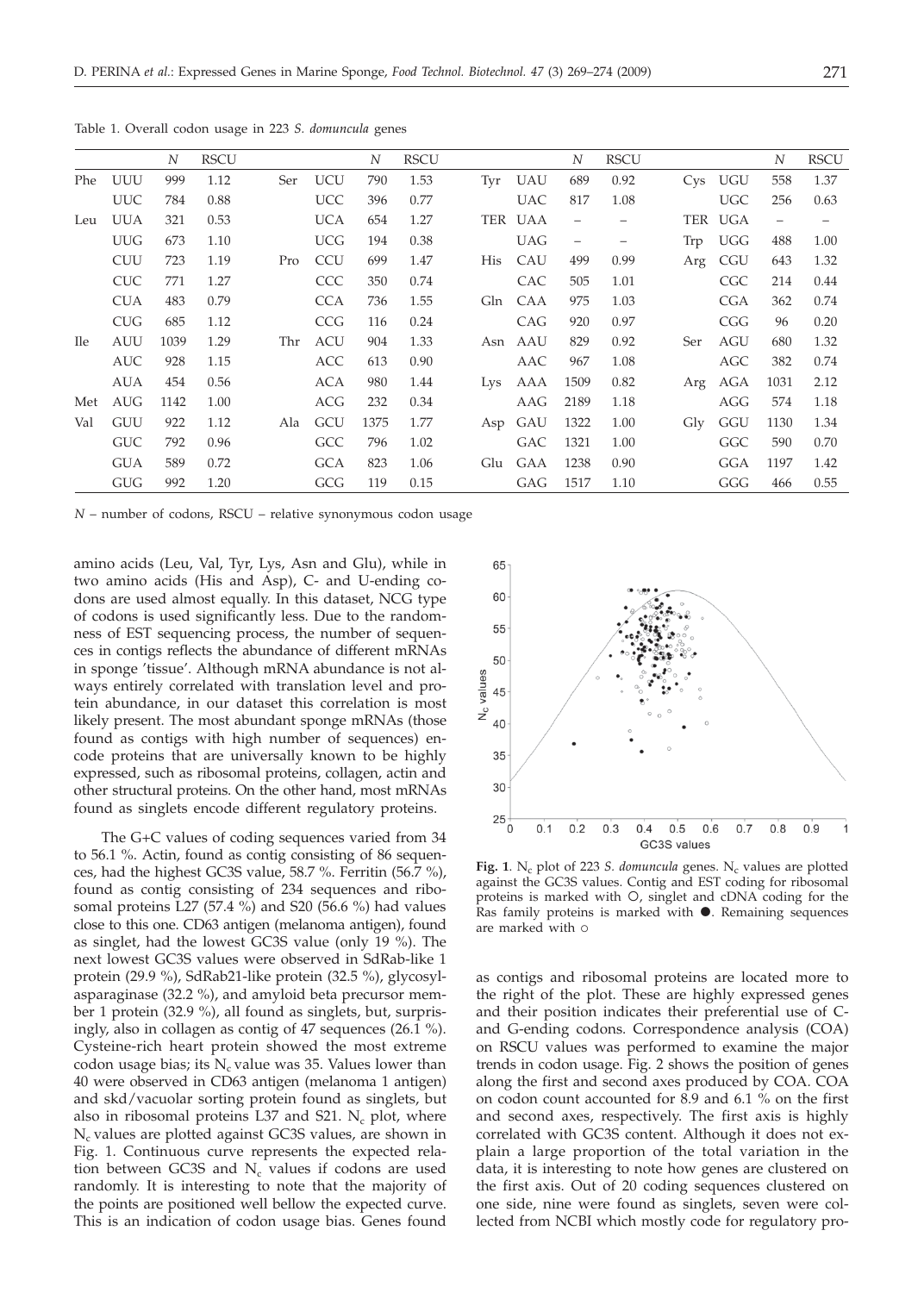

**Fig. 2**. Correspondence analysis of the relative synonymous codon usage (RSCU) variations among 223 *S. domuncula* genes. Positions of genes on the first two axes are shown. Genes from both extremities are marked with dots and squares

tein, three were Ras family proteins and only one was found as cluster (collagen). The average G+C value of these 20 coding sequences was 44.3 % and GC3S was 36.3 %. On the other side of the first major axis, 19 ribosomal proteins and actin (found as contig) were clustered. The average G+C value of these 20 coding sequences was 46.5 % and GC3S was 49.8 %. According to these results, expression levels can distinguish genes along the first major explanatory axis based on their codon usage. To explore differences in codon usage variation between these two clusters and to determine the preferred codons, twelve sequences from two extremities on the first axis were used. Chi square test was performed with probability  $p<0.01$  as significance criterion and twelve preferred codons for twelve amino acids were found (Table 2). They all, except one, end with C or G. For three amino acids (Val, Tyr and Asp), preferred codons have probability 0.01<p<0.05. These three codons end with C. Overall, 15 preferred codons for 15 amino acids were found and they all, except one, end with C or G. Finally, we wanted to explore the frequency of optimal codons (Fop) used in genes and whether the potentially highly expressed genes show highly optimal codon usage. Fop varies from 13.7 to 60.6 %. Potentially highly and lowly expressed genes are distinguished in Fig. 3 according to their Fop and G+C content (Fgc). Conspicuously, ribosomal proteins and contigs are clustered more to the right, which indicates higher optimal codon usage. Moreover, from 20 genes with the highest Fop, only one (SDRab8) was not ribosomal protein or sequence found as contig. GC3S preference in highly expressed genes is interesting because *S. domuncula* genome overall has low G+C content of 39.6 % (*28*). Our results are in accordance with the observed preference for C- and G-ending codons in highly expressed genes in many organisms (*18–21*). This codon bias is probably a result of selection of optimal codons recognized more efficiently and/or more accurately by more abundant isoaccepting tRNA. Genes using more of these optimal codons may be translated more efficiently

with fewer mistakes than genes consisting of less frequent codons, so the selection may favour the usage of more frequent codons (*17*). In accordance with this selection model is the observation that G+C content of introns in *Drosophila* and *C. elegans* is not positively correlated with the level of gene expression. However, no difference in codon usage was found between ribosomal protein genes and potentially low expressed genes in humans and other vertebrates (*5*). Significant correlation between codon usage and gene expression in humans can only be observed if G+C content of the isochore where gene is located is taken into account. Sueoka and Kawanishi (*16*) proposed that this pattern is a result of directional mutation pressure rather than of directional selection pressure. Data of bias in synonymous codon usage in basal metazoan taxa, Porifera, is very limited. Relationship be-



**Fig. 3**. Fop plot (frequency of optimal codons is ploted against G+C content – Fgc). Contig and EST coding for ribosomal proteins is marked with O, singlet and cDNA coding for the Ras family proteins is marked with  $\bullet$ . Remaining sequences are marked with 0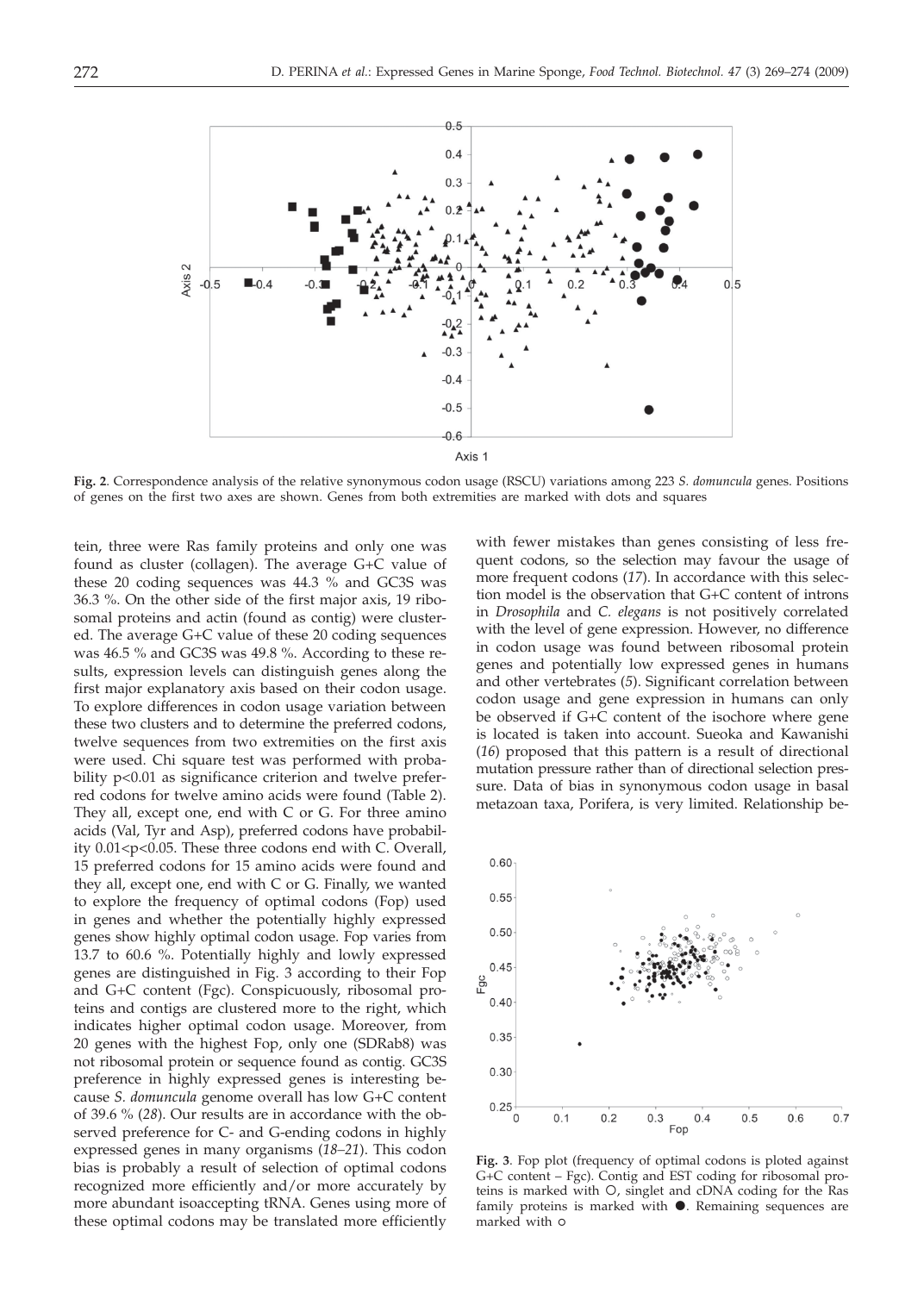|            |             | High        |                | Low         |              |            |                | High        |                             | Low         |          |
|------------|-------------|-------------|----------------|-------------|--------------|------------|----------------|-------------|-----------------------------|-------------|----------|
|            |             | <b>RSCU</b> | $\cal N$       | <b>RSCU</b> | $\cal N$     |            |                | <b>RSCU</b> | $\boldsymbol{N}$            | <b>RSCU</b> | $\cal N$ |
| Phe        | ${\rm UUU}$ | 0.79        | 25             | 1.28        | 97           | Ser        | $UCU$          | 1.77        | 36                          | 1.39        | 73       |
|            | UUC*        | 1.21        | 38             | 0.72        | $54\,$       |            | UCC*           | 1.48        | 30                          | 0.42        | $22\,$   |
| Leu        | <b>UUA</b>  | 0.19        | 5              | 0.77        | 38           |            | <b>UCA</b>     | 0.89        | 18                          | 1.56        | 82       |
|            | ${\rm UUG}$ | $1.01\,$    | $27\,$         | 1.08        | 53           |            | <b>UCG</b>     | 0.44        | $\boldsymbol{9}$            | $0.38\,$    | $20\,$   |
|            | CUU         | 1.42        | 38             | 1.26        | 62           | Pro        | CCU            | 0.74        | 15                          | 1.64        | 64       |
|            | $CUC^*$     | 1.65        | $\bf 44$       | 0.85        | $42\,$       |            | CCC*           | 1.63        | 33                          | 0.33        | 13       |
|            | <b>CUA</b>  | 0.68        | 18             | 1.12        | 55           |            | <b>CCA</b>     | 1.48        | 30                          | 1.54        | 60       |
|            | CUG         | $1.05\,$    | 28             | 0.92        | 45           |            | CCG            | 0.15        | $\ensuremath{\mathfrak{Z}}$ | 0.49        | 19       |
| <b>Ile</b> | <b>AUU</b>  | $1.00\,$    | 35             | 1.42        | 92           | Thr        | ACU            | 1.45        | $38\,$                      | 1.32        | 93       |
|            | $AUC^*$     | 1.80        | 63             | 0.65        | $42\,$       |            | ACC*           | 1.45        | 38                          | 0.64        | $45\,$   |
|            | <b>AUA</b>  | 0.20        | $\,7$          | 0.93        | 60           |            | ACA            | 0.72        | 19                          | 1.74        | 122      |
| Met        | <b>AUG</b>  | $1.00\,$    | 65             | 1.00        | 65           |            | ACG            | 0.38        | 10                          | 0.30        | 21       |
| Val        | <b>GUU</b>  | 1.13        | 42             | 1.18        | 78           | Ala        | GCU            | 1.74        | 64                          | 1.80        | 90       |
|            | GUC**       | 1.02        | 38             | 0.80        | 53           |            | GCC*           | 1.36        | $50\,$                      | 0.64        | 32       |
|            | <b>GUA</b>  | $0.81\,$    | 30             | 0.95        | 63           |            | <b>GCA</b>     | 0.63        | 23                          | 1.44        | 72       |
|            | <b>GUG</b>  | 1.05        | 39             | 1.06        | 70           |            | GCG            | 0.27        | 10                          | 0.12        | 6        |
| Tyr        | <b>UAU</b>  | 0.67        | 22             | 0.98        | 64           | Cys        | UGU            | 1.00        | 15                          | 1.38        | 73       |
|            | UAC**       | 1.33        | $44\,$         | 1.02        | 66           |            | <b>UGC</b>     | 1.00        | 15                          | 0.62        | 33       |
| <b>TER</b> | <b>UAA</b>  | 1.91        | $\overline{7}$ | 1.50        | $\,4$        | <b>TER</b> | <b>UGA</b>     | 0.82        | $\mathfrak z$               | 1.13        | 3        |
|            | <b>UAG</b>  | 0.27        | $\mathbf{1}$   | 0.38        | $\mathbf{1}$ | Trp        | $_{\rm UGG}$   | 1.00        | 18                          | $1.00\,$    | 59       |
| His        | CAU         | 0.94        | 30             | 1.05        | $42\,$       | Arg        | $CGU^*$        | 1.67        | 58                          | 0.99        | 32       |
|            | CAC         | 1.06        | 34             | 0.95        | 38           |            | CGC            | 0.72        | 25                          | 0.49        | 16       |
| Gln        | CAA         | 0.79        | 35             | 1.32        | 95           |            | CGA            | 0.46        | 16                          | 0.77        | 25       |
|            | $CAG^*$     | 1.21        | 54             | 0.68        | 49           |            | CGG            | 0.14        | $\mathbf 5$                 | 0.37        | 12       |
| Asn        | <b>AAU</b>  | 0.64        | 22             | 1.25        | 120          | Ser        | <b>AGU</b>     | 0.74        | 15                          | 1.58        | 83       |
|            | AAC*        | 1.36        | $47\,$         | 0.75        | $72\,$       |            | $\rm{AGC}$     | 0.69        | $14\,$                      | 0.67        | 35       |
| Lys        | AAA         | 0.63        | 95             | 1.20        | 59           | Arg        | AGA            | 1.82        | 63                          | 2.44        | 79       |
|            | AAG*        | 1.37        | 207            | 0.80        | 39           |            | AGG            | 1.18        | 41                          | 0.93        | 30       |
| Asp        | ${\rm GAU}$ | 0.93        | 42             | 1.24        | 122          | Gly        | GGU            | 1.42        | $48\,$                      | 1.21        | 88       |
|            | GAC**       | $1.07\,$    | $48\,$         | 0.76        | 75           |            | GGC            | 0.80        | 27                          | $0.51\,$    | 37       |
| Glu        | GAA         | $0.80\,$    | 44             | 1.23        | $117\,$      |            | GGA            | 1.48        | 50                          | 1.53        | 111      |
|            | $GAG^*$     | 1.20        | 66             | 0.77        | 74           |            | $\mathsf{GGG}$ | 0.30        | 10                          | 0.74        | $54\,$   |

Table 2. Codon usage in *S. domuncula* highly and lowly expressed genes with extreme positions on axis 1 of correspondence analysis

*N* – number of codons, RSCU – relative synonymous codon usage

Preferred codons are marked with  $*(p<0.01)$  and  $**$ (0.01<p<0.05)

tween GC3S and the level of gene expression was meaured in marine sponge *Geodia cydonium.* The major deficiency of the previous study on *G. cydonium* was a limited set of analyzed genes, lack of sponge's ribosomal protein genes (which are known to be expressed at high level) and estimation of abundance according to their relative abundance in vertebrates. *S. domuncula* had lower average GC3S (45.8 % in comparison with 55.7 % in *G. cydonium*) and G+C content of the analysed sequences (43.4 % in comparison with 51.2 % in *G. cydonium*). The differences are in accordance with the G+C composition of the genomes (43.9 % in *G. cydonium* and 39.6 % in *S. domuncula*). Many of the preferred codons in *S. domuncula* are known to be preferred by different eukaryotic organisms (*34*). Highly expressed genes in *G. cydonium* and *S. domuncula* preffer almost all the same codons, including CGU for Arg. The discrepancy in G+C composition between the two sponge species precludes us from making definite conclusions about the G+C composition of the common ancestor. In this work, a larger amount of random sequence data was analyzed, which could indicate that our data are more relevant and that the common ancestor did not have a G+C-rich genome. However, our results support the hypothesis that the preference for C- or G-ending codons appeared early in the metazoan evolution and remained conserved among sponges and, to a lesser extent, among other animals.

## **Conclusions**

Investigation of the preferred codons in marine sponge *S. domuncula* revealed that highly expressed genes preferentially use C- and G-ending codons. Sponges as the simplest metazoans probably reflect the situation in the